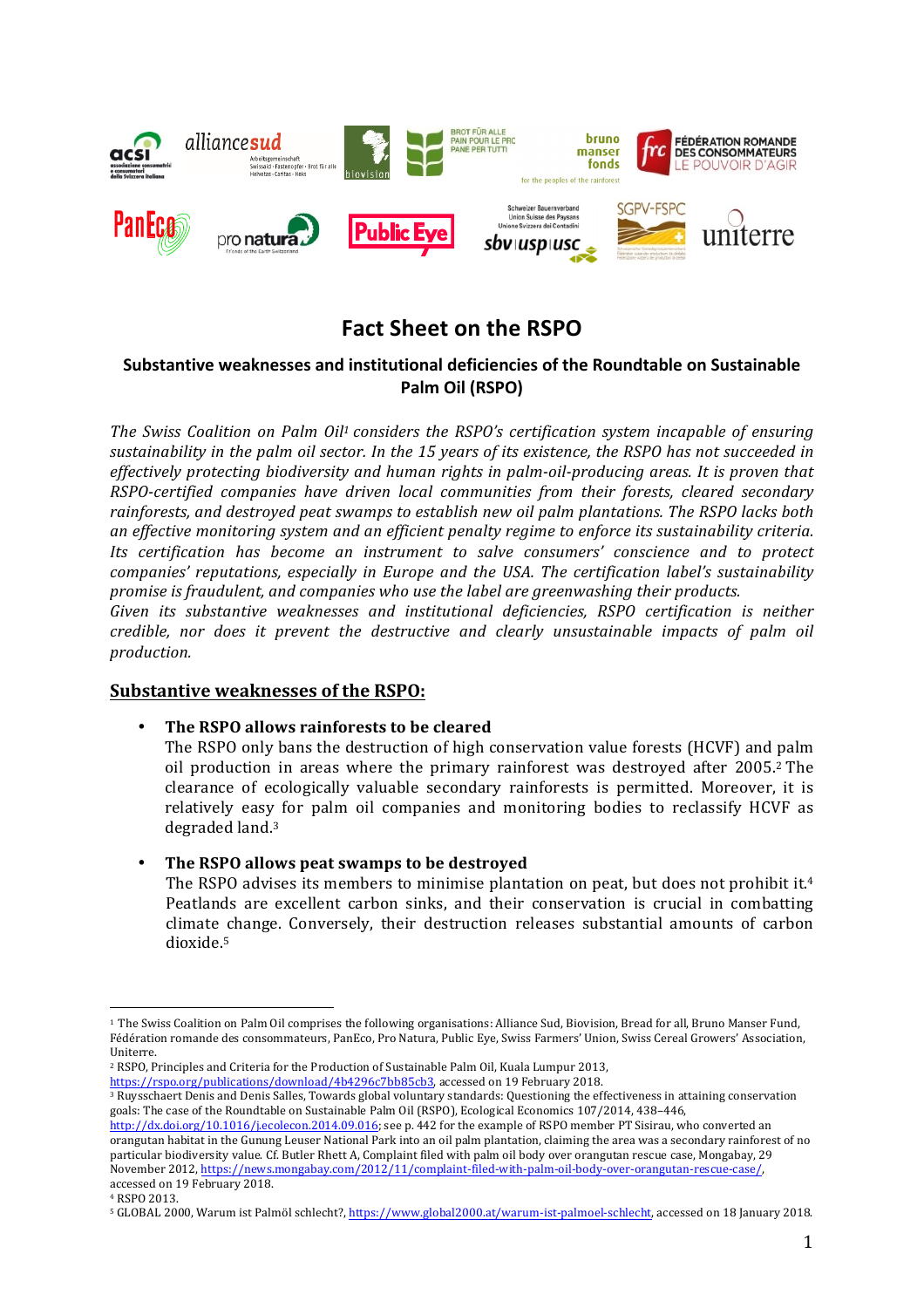#### • **Oil palm plantations cause biodiversity loss**

A study published in 2016 shows that biodiversity not only drops drastically on RSPOcertified plantations but is also reduced noticeably in adjacent ecological compensation areas, due to their geographic isolation.<sup>6</sup>

Use of pesticides on RSPO-certified plantations causes safety and health problems The RSPO recommends minimising the use of highly toxic pesticides, but does not ban it.<sup>7</sup> For example, Paraquat – one of the most hazardous herbicides, which frequently causes health problems and is banned in Switzerland and the EU – is found in RSPOcertified and non-certified plantations alike.<sup>8</sup> It affects the health of the women spraying  $it^9$  and of the inhabitants of nearby villages, who fish and swim in contaminated rivers. In addition, plantation workers frequently lack adequate protective gear and training in its use. 10

• The principle of free, prior, and informed consent (FPIC) is not consistently **applied**

Although the RSPO principles and criteria require growers to seek the free, prior, and informed consent of affected communities, most land conversions continue to happen without local people having had a say.<sup>11</sup> In most cases, communities affected by oil palm plantations are not, or not adequately, informed and consulted. This violates their right to participate. Once palm oil companies have settled in an area, the only way for local people to exercise opposition is to initiate and follow lengthy and typically ineffective complaint procedures<sup>12</sup>, or to file land rights lawsuits. While legal proceedings are ongoing  $-$  often lasting several years  $-$  companies continue to develop and run their plantations, violating RSPO standards.

**Local populations are not sufficiently involved** 

The RSPO does not adequately involve local communities, neither at the institutional nor at the practical level. Indigenous peoples are not members of the RSPO, even though they are a key stakeholder group and bear the brunt of the impacts of RSPO-certified plantations. 13

#### • **Wage systems are based on targets and penalties**

 

Plantation workers are paid according to their performance rather than the time they spend working. Harvesters are paid according to the weight of their harvest, sprayers according to the number of containers. If they fail to achieve their targets - which are often set arbitrarily by the companies  $-$  they are penalized (usually in the form of wage cuts). These penalties are applied irrespective of the number of hours worked.<sup>14</sup>

 $\overline{7}$  Ruysschaert Denis, The Impact of Global Palm Oil Certification On Transnational Governance, Human Livelihoods And Biodiversity Conservation, p. 55. in: IUCN Commission on Environmental, Economic and Social Policy, Policy Matters, 21/2016, 45 – 58. 8 Amnesty International, The Great Palm Oil Scandal: Labor Abuses Behind Big Brand Names – Executive Summary, London 2016, p.

<sup>12</sup> Ruysschaert Denis and Denis Salles, The role and effectiveness of conservation NGOs in the global voluntary standards: The case of the Roundtable on Sustainable Palm Oil, Conservation & Society 14(2)/2016, 73-85,

<sup>&</sup>lt;sup>6</sup> PanEco, Rückgang der Artenvielfalt, media release, 9 February 2017, https://paneco.ch/der-rueckgang-der-artenvielfalt/, accessed on 19 February 2018; cf. Yayasan Ekosistem Lestari and PanEco, Results from Seven Years (2008–2014), February 2016, https://paneco.ch/wp-content/uploads/2014/12/Biodiversitäts\_Monitoring.pdf, accessed on 19 February 2018.

<sup>8,</sup> https://www.amnesty.org/en/documents/asa21/5243/2016/en/, accessed on 19 February 2018. <sup>9</sup> Symptoms include headache, vertigo, skin changes, loss of sight, and breathing difficulties. Pesticides and fertilisers are applied mainly by women, whereas palm oil fruits are harvested mainly by men.

<sup>&</sup>lt;sup>10</sup> PAN AP, Women's Resistance and Struggles: Asserting Our Rights to Land, Resources and Livelihood. Booklet 1: Struggle of Women Agricultural Workers, 2009, dev.panap.net/sites/default/files/womens-resistance-booklet1.pdf, accessed on 10 January 2018, pp. 11, 14, 24.

<sup>&</sup>lt;sup>11</sup> Colchester Marcus, Do commodity certification systems uphold indigenous peoples' rights? Lessons from the Roundtable on Sustainable Palm Oil and Forest Stewardship Council, in: IUCN Commission on Environmental, Economic and Social Policy, Policy Matters, 21/2016, 150-165.

http://www.conservationandsociety.org/text.asp?2016/14/2/73/186332, accessed on 19 February 2018. <sup>13</sup> Colchester 2016, p. 150.

<sup>&</sup>lt;sup>14</sup> Amnesty International 2016, pp. 4f. Workers interviewed by the Bruno Manser Fund pointed out the opacity of the wage scheme; since their pay depended on their performance, at the end of the month they never knew why they received how much.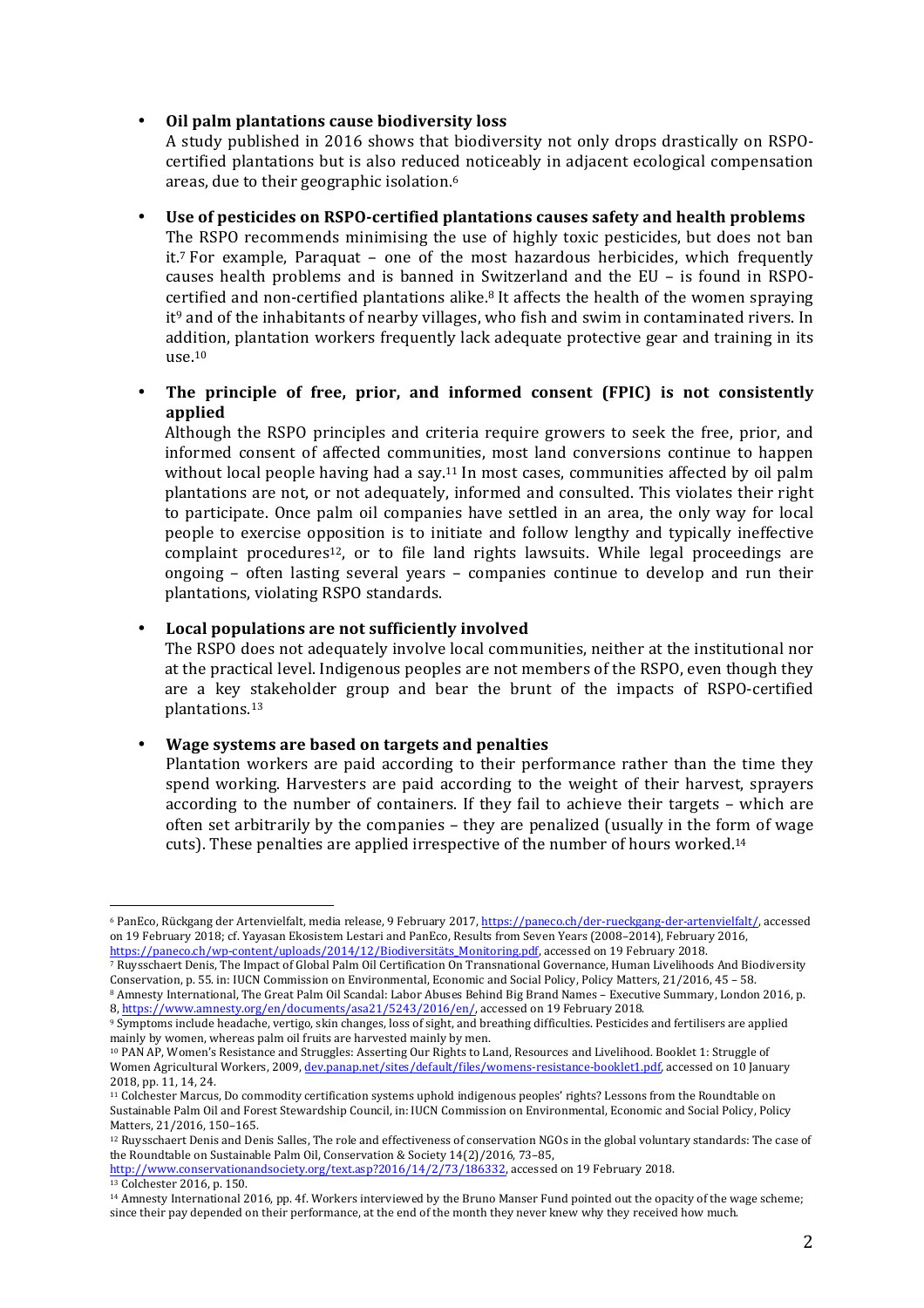#### • **Child labour and extensive overtime**

In order to achieve the targets set by the palm oil companies, workers are often forced to work overtime or to rely on the help of family members (often even children). Overtime is rarely compensated, even in cases where people regularly work 10 to 12 hours a day.<sup>15</sup> The work is physically demanding, especially for children;  $16$  the risk of injury is omnipresent and the working environment is chemically polluted.<sup>17</sup>

#### • **Forced labour**

Day labourers are particularly vulnerable to exploitation, since they are easily put under pressure by their employers. Their job is at risk as soon as they fail to achieve the target set by the company.<sup>18</sup> Migrant workers on Malaysian plantations are additionally forced to hand in their passports to their employer. This places them in a state of dependence and makes it difficult for them to leave the plantation.<sup>19</sup>

# • **Lax standards**

The RSPO principles and criteria are worded broadly for the most part, leaving members ample room for interpretation.  $20$  Accordingly, the standards fail to prevent the destruction of peat swamps for oil palm plantations and the use of highly toxic pesticides, to name just two examples.

# **Institutional deficiencies of the RSPO:**

# • **RSPO standards are not binding on members**

Membership in the RSPO is not conditional on members managing all their plantations in compliance with RSPO standards. In Malaysia, less than 15% (by area) of oil palm plantations are certified, even though all large Malaysian palm oil companies are members of the RSPO.<sup>21</sup> Nor are processors and wholesalers – who account for around 85% of the RSPO's voting members<sup>22</sup> – required to use exclusively RSPO-certified palm oil. This has led to an oversupply of certified palm oil on the market.<sup>23</sup>

#### • **Defective monitoring**

 

The RSPO lacks an effective monitoring system to check compliance with its principles and criteria.<sup>24</sup> The Environmental Investigation Agency (EIA) points out that auditors overlook violations or even disguise them in collusion with faulty palm oil companies.<sup>25</sup> Auditors are paid by the companies and hence are not independent.<sup>26</sup> In addition, monitoring of auditors is deficient as well.<sup>27</sup> Most violations of RSPO standards are uncovered by NGOs. Since they lack the resources for systematic monitoring, it can be assumed that many violations remain unknown.<sup>28</sup>

<sup>&</sup>lt;sup>15</sup> Ibid., p. 7.

<sup>&</sup>lt;sup>16</sup> Children are often forced to carry heavy loads or push heavily loaded carts.

<sup>&</sup>lt;sup>17</sup> Ibid., p. 5.

 $18$  Ibid., pp. 6f.

<sup>&</sup>lt;sup>19</sup> The plantation workers interviewed by the Bruno Manser Fund indicated that they were required to deposit their passports with the company.

<sup>&</sup>lt;sup>20</sup> Cf. Environmental Investigation Agency (EIA) and Grassroots, Who watches the Watchmen? Auditors and the Breakdown of Oversight in the RSPO, London 2015, https://eia-international.org/report/who-watches-the-watchmen, accessed on 19 February 2018; or Colchester 2016, p. 156.

<sup>&</sup>lt;sup>21</sup> RSPO, Certified growers, last updated on 11 January 2018, https://rspo.org/certification/certified-growers; Malaysian Palm Oil Board (MPOB), Statistics, Area, http://bepi.mpob.gov.my/index.php/en/statistics/area.html; and Indonesia Investments, Palm Oil, https://www.indonesia-investments.com/business/commodities/palm-oil/item166; all accessed on 20 January 2018.

<sup>&</sup>lt;sup>22</sup> RSPO, Impacts, last update on 11 January 2018, https://www.rspo.org/about/impacts, accessed on 30 January 2018.

<sup>&</sup>lt;sup>23</sup> Eisenring Christoph, Palmöl produzieren, ohne den Regenwald zu gefährden, Neue Zürcher Zeitung, 9 May 2017,

https://www.nzz.ch/wirtschaft/wie-weit-geht-die-verantwortung-von-firmen-des-palmoels-kern-ld.1291587, accessed on 30 January 2018.

<sup>&</sup>lt;sup>24</sup> Ruysschaert 2016, p. 54.

<sup>&</sup>lt;sup>25</sup> EIA and Grassroots 2015, p. 3.

<sup>&</sup>lt;sup>26</sup> Ruysschaert and Salles 2014, p. 442.

<sup>27</sup> Ibid. 

<sup>&</sup>lt;sup>28</sup> Ruysschaert 2016, p. 55.